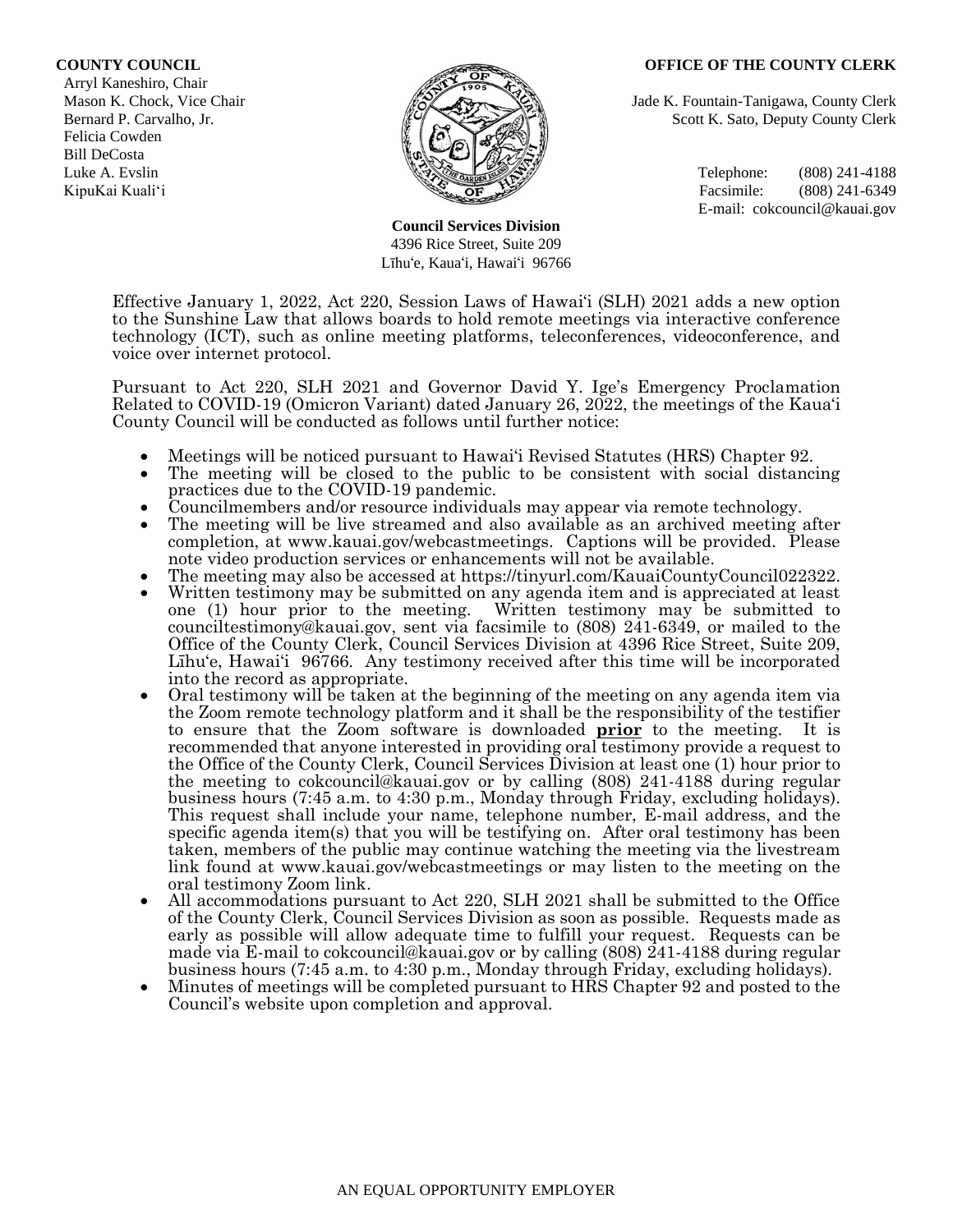# **COMMITTEE MEETING NOTICE AND AGENDA WEDNESDAY, FEBRUARY 23, 2022 8:30 A.M. OR SOON THEREAFTER**

COUNCIL CHAMBERS HISTORIC COUNTY BUILDING 4396 RICE STREET, SUITE 201 LĪHU'E, KAUA'I, HAWAI'I 96766

# **A. PUBLIC WORKS & VETERANS SERVICES COMMITTEE**

1. Minutes of the February 9, 2022 Public Works & Veterans Services Committee Meeting.

## **B. PARKS & RECREATION / TRANSPORTATION COMMITTEE**

- 1. PRT [2022-01](https://kauai.granicus.com/MetaViewer.php?view_id=&event_id=1005&meta_id=156755) Communication (02/10/2022) from Councilmember Cowden, requesting agenda time for a discussion on endangered seabirds, feral cats, and plans for cat sanctuaries on Kaua'i.
- 2. [Bill No. 2842](https://kauai.granicus.com/MetaViewer.php?view_id=&event_id=1005&meta_id=156757) A BILL FOR AN ORDINANCE AMENDING CHAPTER 19, KAUA'I COUNTY CODE 1987, AS AMENDED, RELATING TO PUBLIC PARKS AND RECREATION, AND CHAPTER 22, KAUA'I COUNTY CODE 1987, AS AMENDED, RELATING TO GENERAL PROVISIONS RELATING TO PUBLIC HEALTH, SAFETY AND WELFARE *(Public Hearing held on February 9, 2022)*
- 3. [Bill No. 2843](https://kauai.granicus.com/MetaViewer.php?view_id=&event_id=1005&meta_id=156759) A BILL FOR AN ORDINANCE AMENDING SECTION 19-1.9, KAUA'I COUNTY CODE 1987, AS AMENDED, RELATING TO SCHEDULE OF FEES AND DEPOSITS *(Public Hearing held on February 9, 2022)*

## **C. PLANNING COMMITTEE**

- 1. Minutes of the February 9, 2022 Planning Committee Meeting.
- 2. [PL 2022-02](https://kauai.granicus.com/MetaViewer.php?view_id=&event_id=1005&meta_id=156761) Communication (01/20/2022) from Councilmember Cowden, requesting the presence of the Planning Director, to provide a briefing regarding the Climate Adaptation Plan.